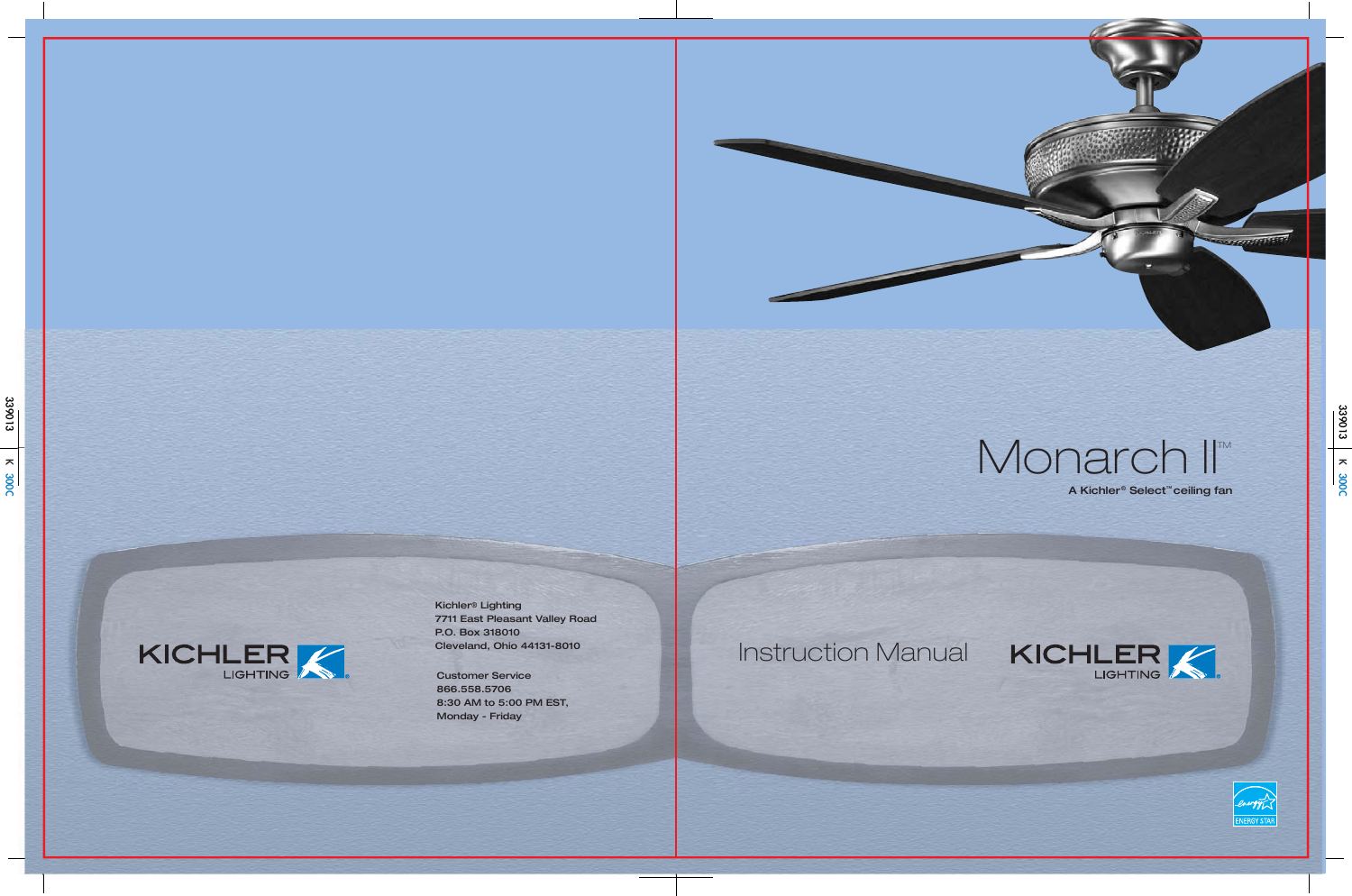#### **1. SAFETY RULES**

1

- 1. To reduce the risk of electric shock, insure electricity has been turned off at the circuit breaker or fuse box before beginning.
- 2. All wiring must be in accordance with the National Electrical Code and local electrical codes. Electrical installation should be performed by a qualified licensed electrician.
- 3. **WARNING:** Suitable for use with solidstate speed controls.
- 4. **WARNING:** To reduce the risk of personal injury, use only the two steel screws (and lock washers) provided with the outlet box for mounting to the outlet box. Most outlet boxes commonly used for the support of lighting fixtures are not acceptable for fan support and may need to be replaced, consult a qualified electrician if in doubt.

#### **WARNING**

TO REDUCE THE RISK OF FIRE, ELECTRIC SHOCK OR PERSONAL INJURY, MOUNT FAN TO OUTLET BOX MARKED "ACCEPTABLE FOR FAN SUPPORT".

- 5. The outlet box and support structure must be securely mounted and capable of reliably supporting a minimum of 50 pounds. Use only CUL Listed outlet boxes marked "FOR FAN SUPPORT".
- 6. The fan must be mounted with a minimum of 7 feet clearance from the trailing edge of the blades to the floor.
- 7. Do not operate reversing switch while fan blades are in motion. Fan must be turned off and blades stopped before reversing blade direction.
- 8. Avoid placing objects in the path of the blades.
- 9. To avoid personal injury or damage to the fan and other items, be cautious when working around or cleaning the fan.
- 10. Do not use water or detergents when cleaning the fan or fan blades. A dry dust cloth or lightly dampened cloth will be suitable for most cleaning.
- 11. After making the electrical connections, spliced conductors should be turned upward and pushed carefully up into outlet box. The wires should be spread apart with the ground wire and white (common) wire to one side with the black (load) wire to the other side of the outlet box.
- 12. Electrical diagrams are reference only. Light kits that are not packed with the fan must be CUL Listed and marked suitable for use with the model fan you are installing. Switches must be CUL General Use Switches. Refer to the Instructions packaged with the light kits and switches for proper assembly.

#### **WARNING**

TO REDUCE THE RISK OF PERSONAL INJURY, DO NOT BEND THE BLADE BRACKETS (ALSO REFERRED TO AS FLANGES) DURING ASSEMBLY OR AFTER INSTALLATION. DO NOT INSERT OBJECTS IN THE PATH OF THE BLADES.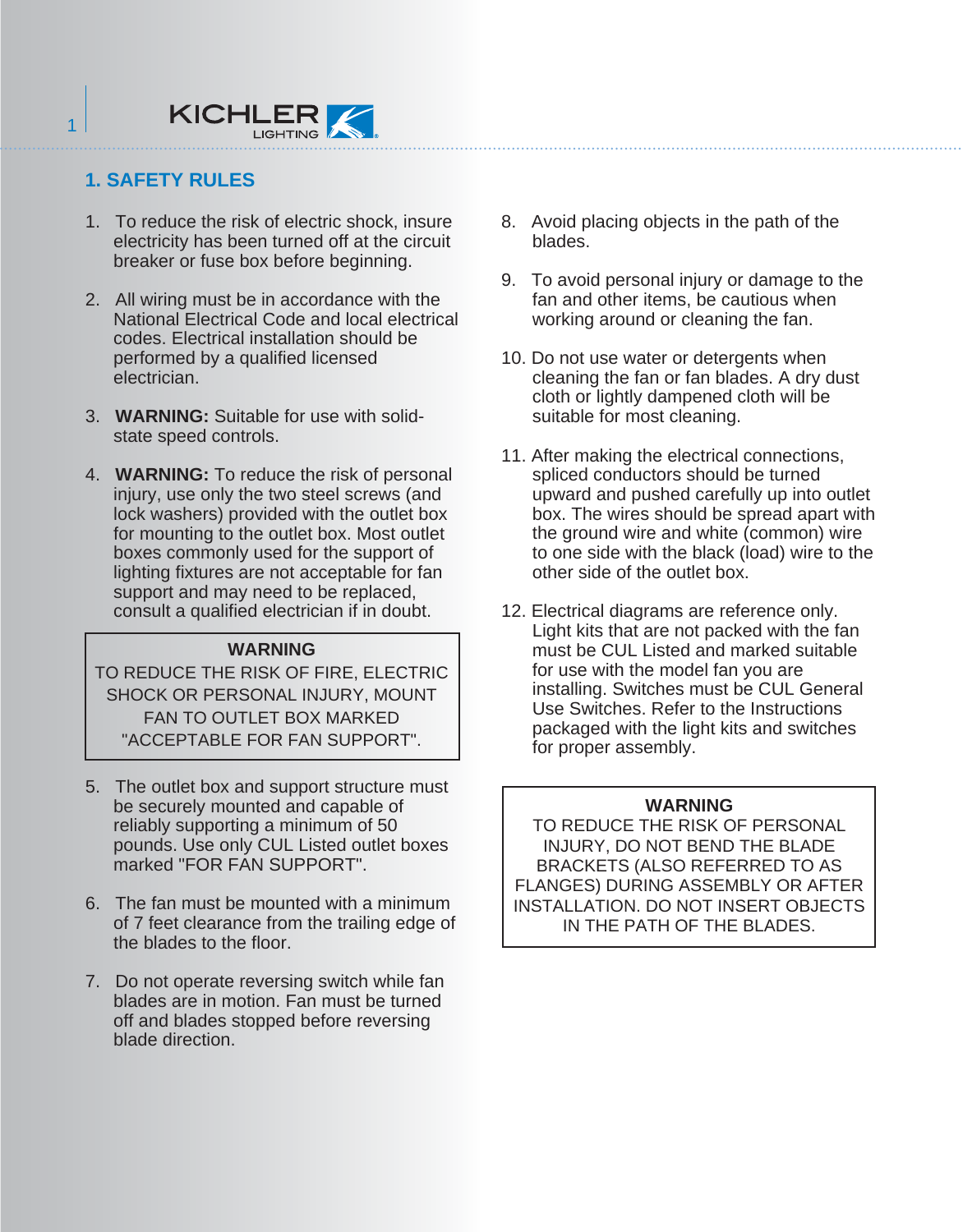**2. TOOLS AND MATERIALS REQUIRED**

- Philips screw driver
- Blade screw driver
- 11 mm wrench
- Step ladder
- Wire cutters

Monarch II<sup>™</sup>

#### **3. PACKAGE CONTENTS**

Unpack your fan and check the contents. You should have the following items:

- a. Fan blades (5)
- b. Canopy & Ceiling mounting bracket
- c. Ball/downrod assembly
- d. Coupling cover
- e. Fan motor assembly
- f. Set of 5 blade brackets and Pre-Installed mounting screws
- g. Switch house mounting plate
- h. Switch housing
- i. Receiver
- j. Limited Function CoolTouch™ Control System
- k. Part bag contents
	- 1) Mounting hardware: star washers (2), wire nuts (3), machine screws (2), washers (2), screws (2)
	- 2) Blade attachment hardware: Allen screws (17), fiber washers (17)
	- 3) Safety cable hardware: wood screw, lock washer, flat washer
	- 4) Balance Kit

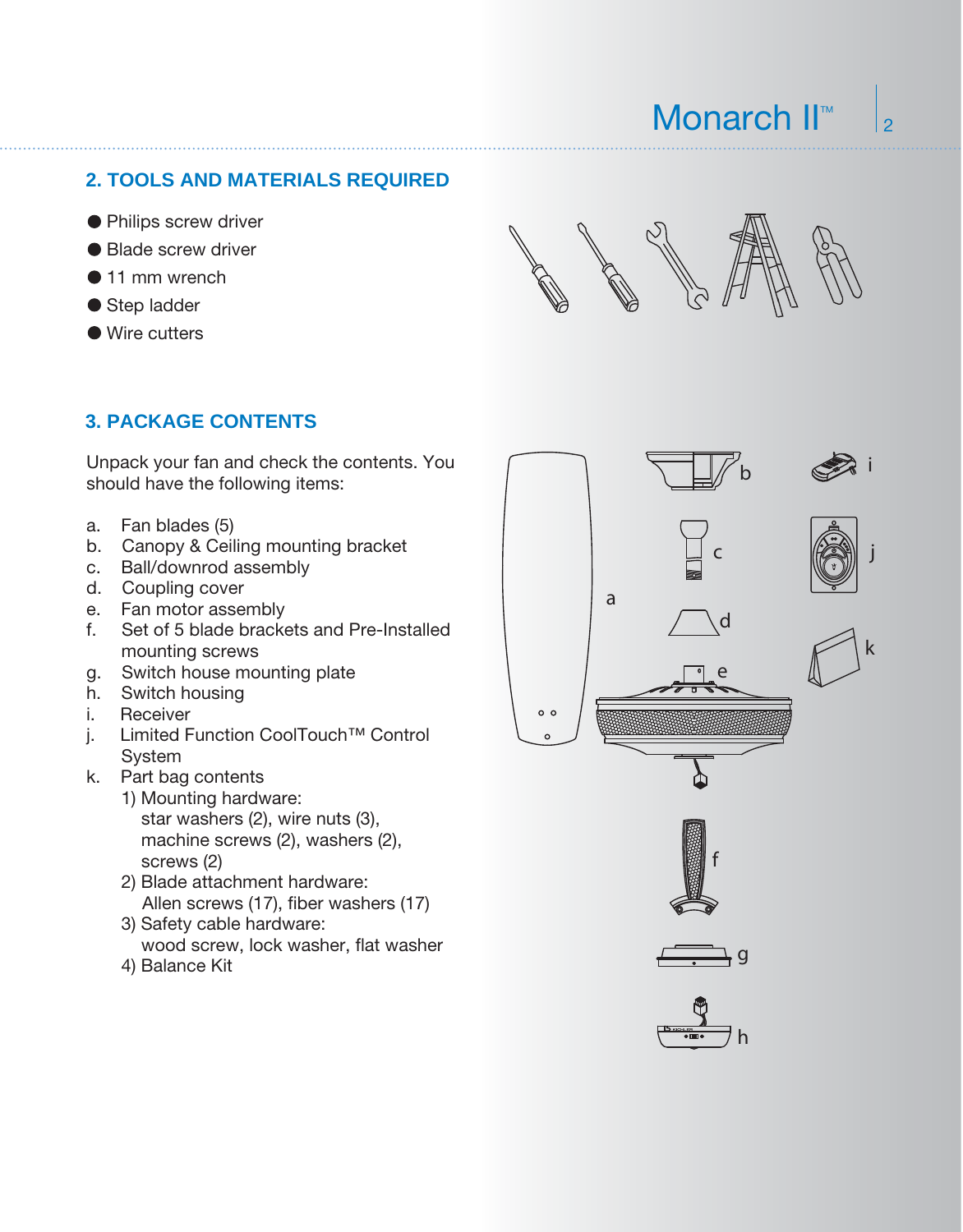



**Fig. 1**









#### **4. MOUNTING OPTIONS**

If there isn't an existing UL (cUL for Canadian Installation) listed mounting box, then read the following instructions. Disconnect the power by removing fuses or turning off circuit breakers.

Secure the outlet box directly to the building structure. Use appropriate fasteners and building materials. The outlet box and its support must be able to fully support the moving weight of the fan (at least 50 lbs). Do not use plastic outlet boxes.

Figures 1, 2 and 3 are examples of different ways to mount the outlet box.

**NOTE:** If you are installing the ceiling fan on a sloped (vaulted) ceiling, you may need a longer downrod to maintain proper clearance between the tip of the blade and the ceiling. A minimum clearance of 12" is suggested for optimal operation.

**NOTE:** Depending on the location you have selected for installation, you may need to purchase and install a "Joist Hanger" for the support of the outlet box. Make sure the joist hanger you purchase has been designed for use with ceiling fans. (Fig. 4)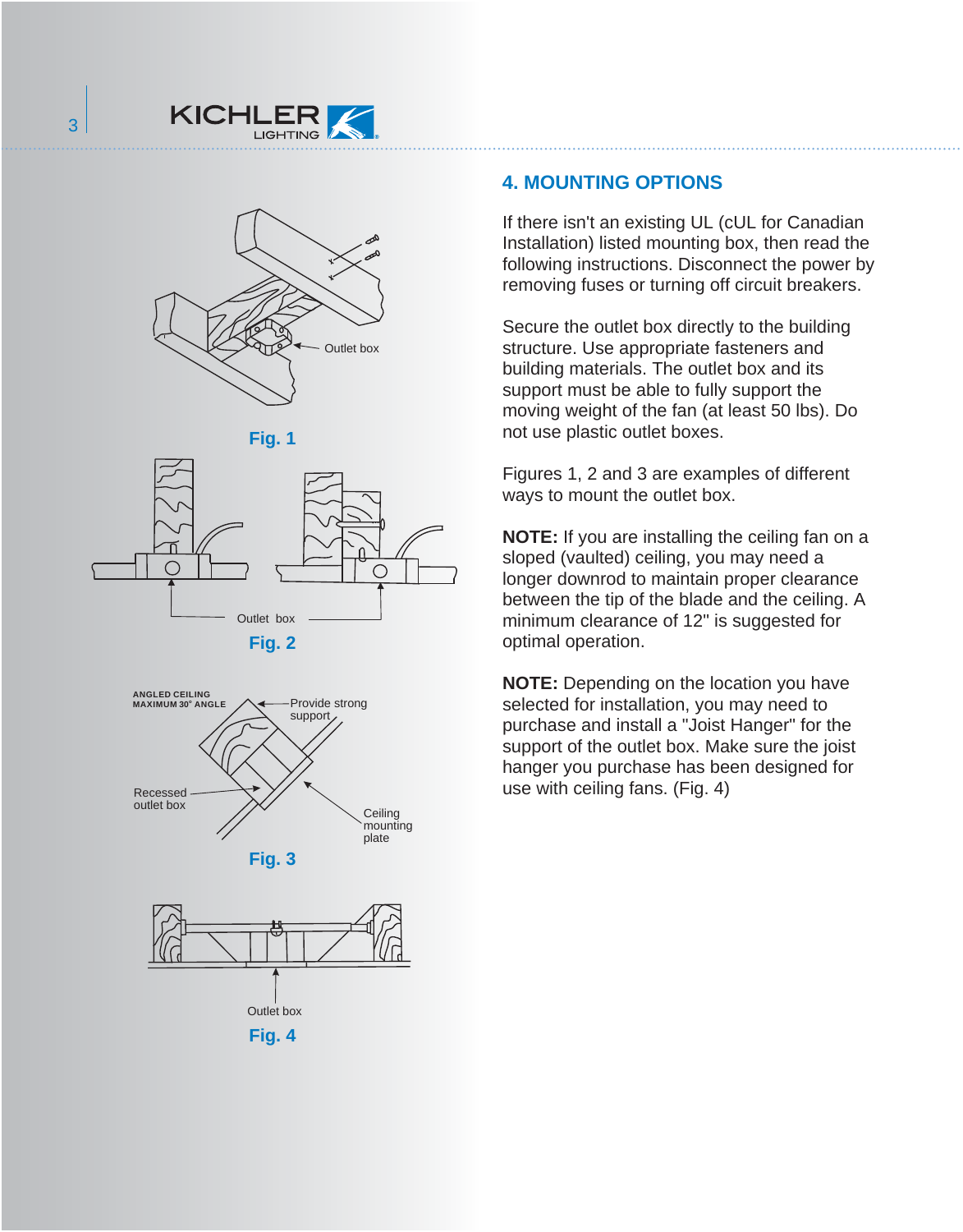$\overline{A}$ 

#### **5. HANGING THE FAN**

REMEMBER to turn off the power before you begin.

To properly install your ceiling fan, follow the steps below.

Step 1. Remove the decorative canopy bottom cover from the canopy by turning the cover counter clockwise. (Fig. 5)

Step 2. Remove the ceiling mounting bracket from the canopy by removing (and save) one of the two screws. Loosen the remaining screw by a half turn. (Fig. 5)

Step 3. Pass the 120 volt supply wires from the ceiling outlet box through the center of the ceiling mounting bracket. (Fig.6)

Step 4. Attach the ceiling mounting bracket to the outlet box using the screws and washers included with the outlet box. (Fig. 6)

Step 5. Remove the hanger ball from the downrod assembly by loosening the set screw, removing the cross pin and sliding the ball off the rod. (Fig.7)

Step 6. Loosen the two set screws and remove the hitch pin and retaining clip from the coupling on top of the motor assembly. (Fig. 8)

Step 7. Carefully feed the electrical lead wires from the fan up through the downrod. Thread the downrod into the coupling until the Hitch pin holes are aligned.

Next, replace the hitch pin and retaining clip. Tighten both set screws. (Fig. 8)



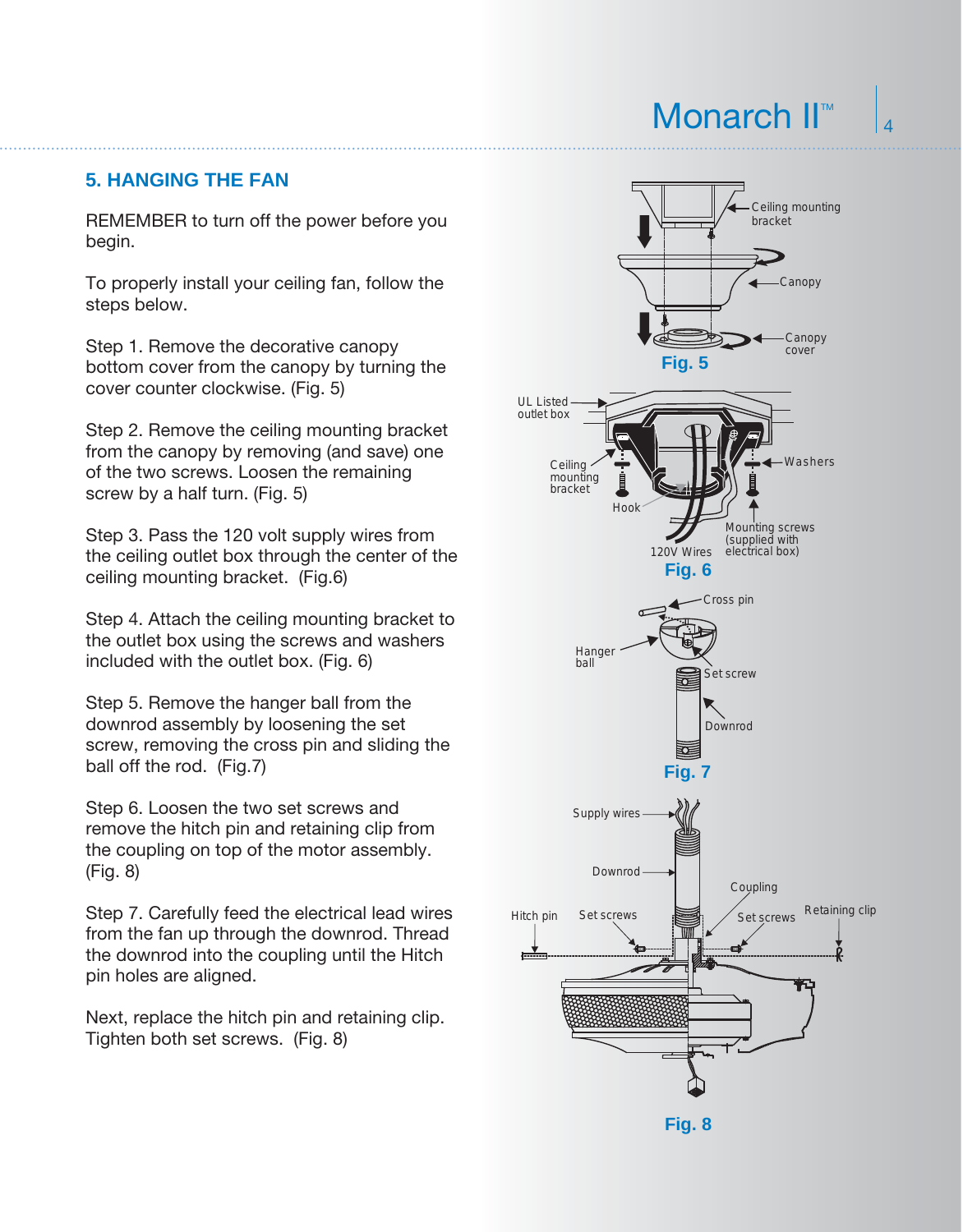



Step 8. Slip the coupling cover, canopy cover and canopy onto the downrod.

Thread the hanger ball onto the downrod, insert the cross pin through the downrod and tighten. Now tighten the set screw. (Fig. 9)

Step 9. Lift the motor assembly into position and place the hanger ball into the ceiling mounting bracket.

Rotate the entire assembly until the "Check Tab" has dropped into the "Registration Slot" and seats firmly. (Fig. 10)

The entire motor assembly should not rotate (left or right) when seated properly.

**WARNING:** Failure to reattach the cross pin and seat the "Check Tab" can cause the fan to fall from the ceiling during operation. Take special care to make sure this pin is reattached.

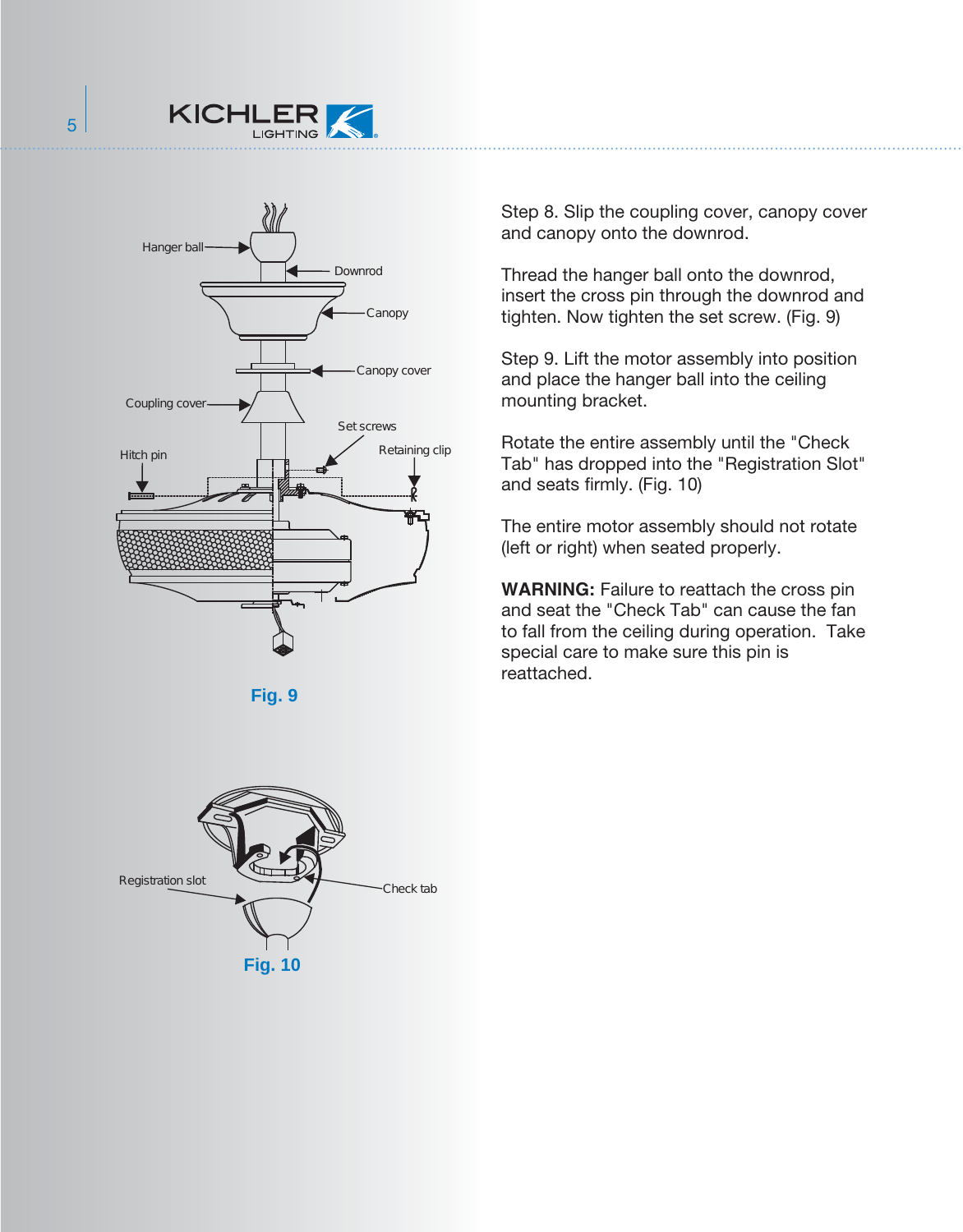6

#### **6. INSTALLATION OF SAFETY SUPPORT (required for Canadian installation ONLY)**

A safety support cable is provided to help prevent the ceiling fan from falling. **Step 1.** Attach the provided wood screw and washers to the ceiling joist next to the mounting bracket but do not tighten. (Fig. 11) **Step 2.** Adjust the length of the safety cable to reach the screw and washers by pulling the extra cable through the cable clamp until the overall length is correct, put the end of the cable back through the cable clamp, forming a loop at the end of the cable. Tighten the cable clamp securely. Now, put the loop in the end of the safety cable over the wood screw and under the washer. Tighten the wood screw securely.

**NOTE:** Although the safety support cable is required for Canadian installations only. It's a good idea to make the attachment with any installation.

#### **7. ELECTRICAL CONNECTIONS**

**WARNING:** To avoid possible electrical shock, be sure you have turned off the power at the main circuit panel.

Follow the steps below to connect the fan to your household wiring. Use the wire connecting nuts suppled with your fan. Secure the connectors with electrical tape. Make sure there are no loose wire strands or connections.

**NOTE:** The CoolTouch™ Control System is equipped with 16 possible frequency combinations to prevent interference from or with other remote control units. The frequency switches on your receiver and transmitter have been preset at the factory. Please recheck to make sure the switches on transmitter and receiver are set to the same position, any combination of settings will operate the fan as long as the transmitter and receiver are set to the same position. (Fig. 12) **Step 1.** Insert the receiver in the ceiling mounting bracket with the flat side of the receiver facing the ceiling. (Fig. 13) For best performance, make sure the Black Antenna, on the end of the receiver, remains extended and not tangled with any of the electrical wires.



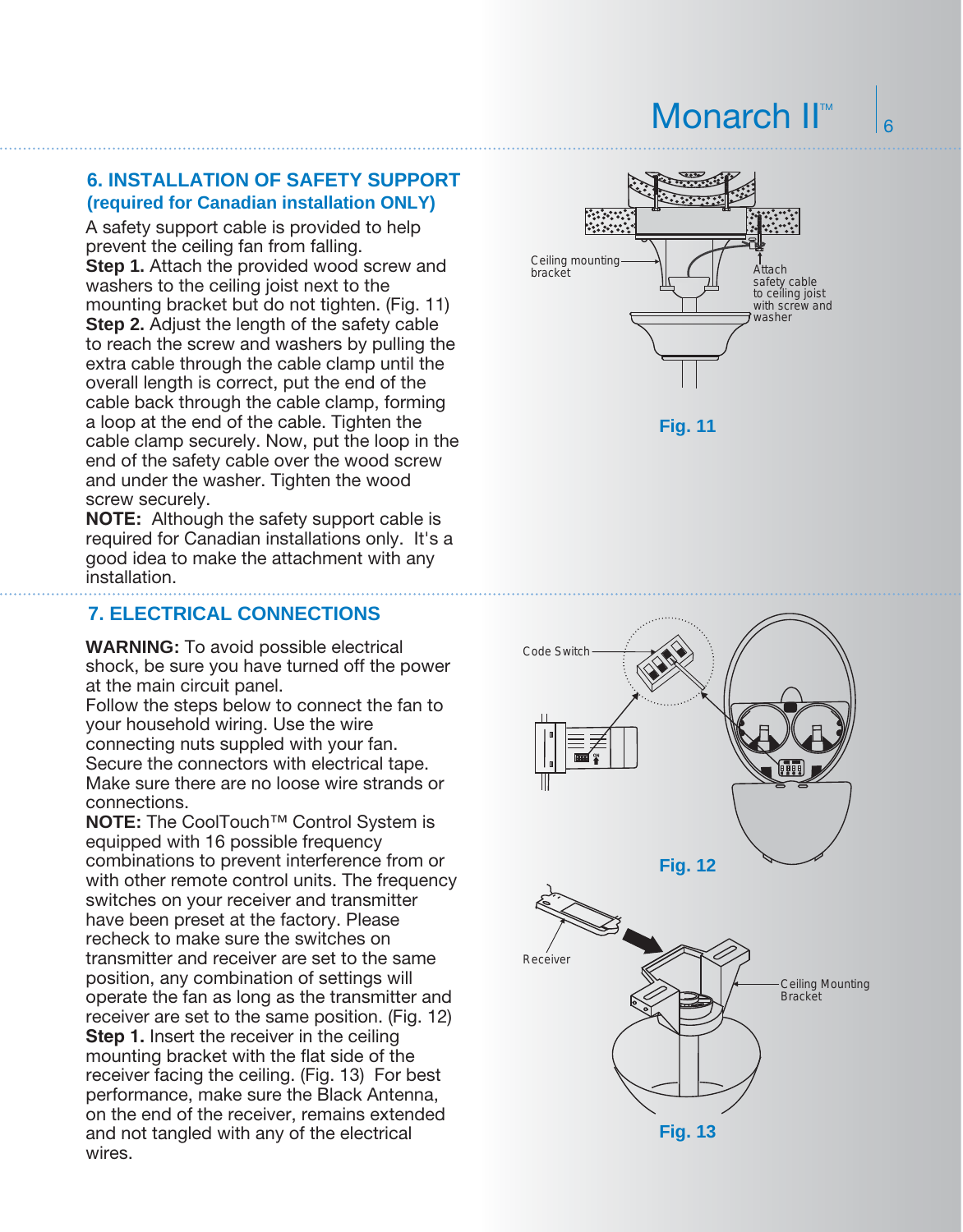



**Fig. 14**

Step 2. Motor to Receiver Electrical Connections: (Fig. 14)

Connect the black wire from the fan to the black wire marked "TO MOTOR L" on the receiver.

Connect the white wire from the fan to the white wire marked "TO MOTOR N" on the receiver.

Connect the blue wire from the fan to the blue wire marked "FOR LIGHT" on the receiver.

Secure each set of wire connections with the plastic wire nuts provided in the parts bag.

**NOTE:** If the receiver included with your ceiling fan has an "orange wire", Insure that it has a wire nut attached to the end of the wire. No exposed wire should show.

The Orange wire is used for decorative up lighting on some models

Step 3. (Fig. 14) Receiver to House Supply Wires Electrical Connections:

Connect the black (hot) wire from the ceiling to the black wire marked "AC in L" from the receiver.

Connect the white(neutral) wire from the ceiling to the white wire marked "AC in N" from the Receiver.

Secure the wire connections with the plastic wire nuts provided.

Step 4. (Fig. 14) If your outlet box has a ground wire (green or bare copper) connect it to the fan ground wires; otherwise connect the hanging bracket ground wire to the mounting bracket. Secure the wire connection with a plastic nut provided. After connecting the wires, spread them apart so that the green and white wires are on one side of the outlet box and black and blue wires are on the other side. Carefully tuck the wire connections up into the outlet box.

**Note:** Fan must be installed at a maximum distance of 30 feet from the CoolTouch™ Remote Transmitter for optimal signal transmission between the transmitter and the fan's receiving unit.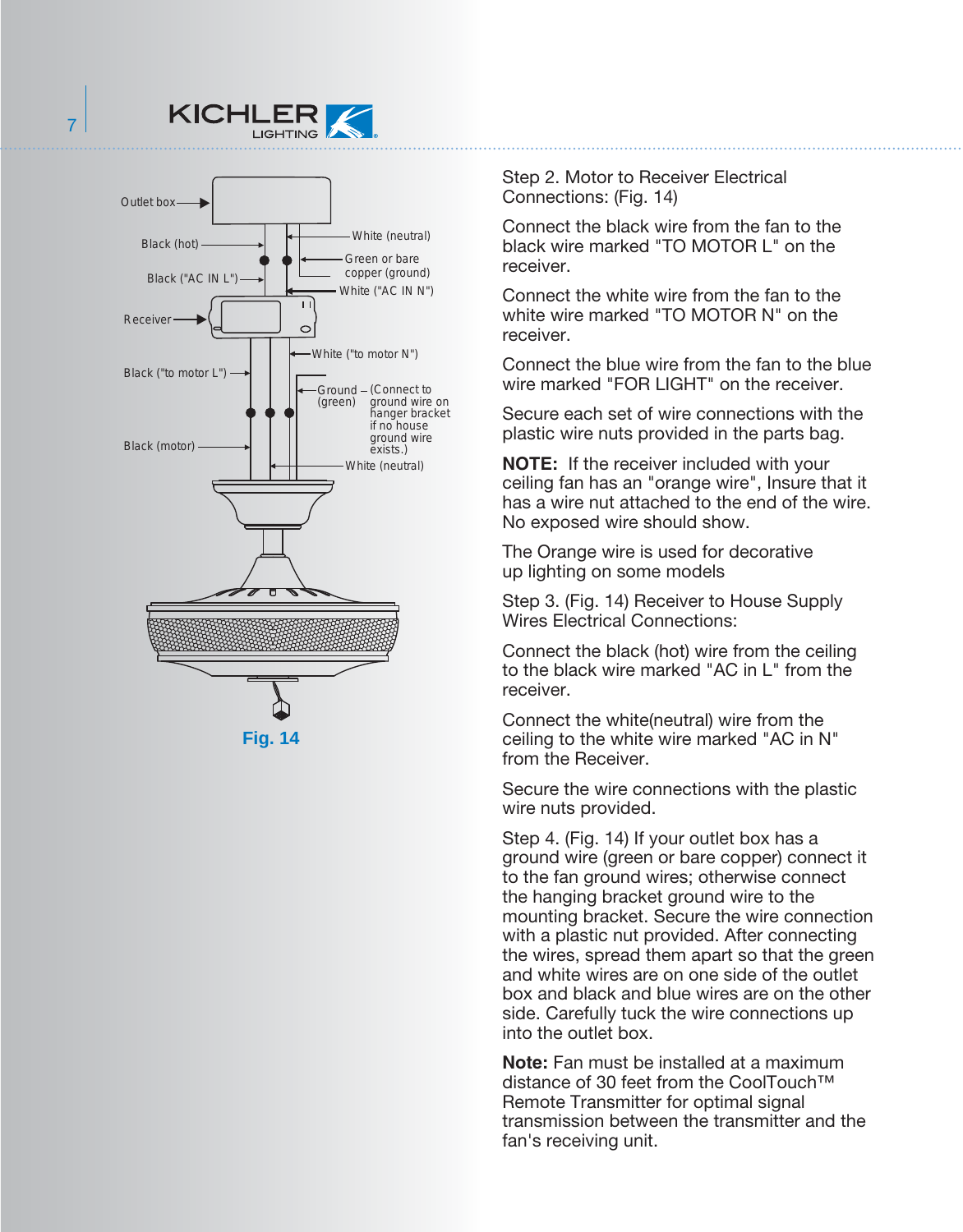#### **8. FINISHING THE INSTALLATION**

**Step 1.** Tuck all the connections neatly into the ceiling outlet box.

**Step 2.** Slide the canopy up to the mounting bracket and place one of the key hole slots over the mounting screw on the mounting bracket. Rotate the canopy until the screw head locks in place at the narrow section of the key hole. See figure 15.

**Step 3.** Align the remaining circular hole on the canopy with the remaining hole on the Ceiling Mounting Bracket. Insert and tighten the mounting screw you removed earlier and the mounting screw from Step 2 above. Now, attach the canopy cover to the mounting screw heads by inserting the screw heads into the bottom side of the canopy cover and rotating the cover clockwise.

**NOTE:** Adjust the canopy screws as necessary until the canopy and canopy cover are snug. (Fig. 15)

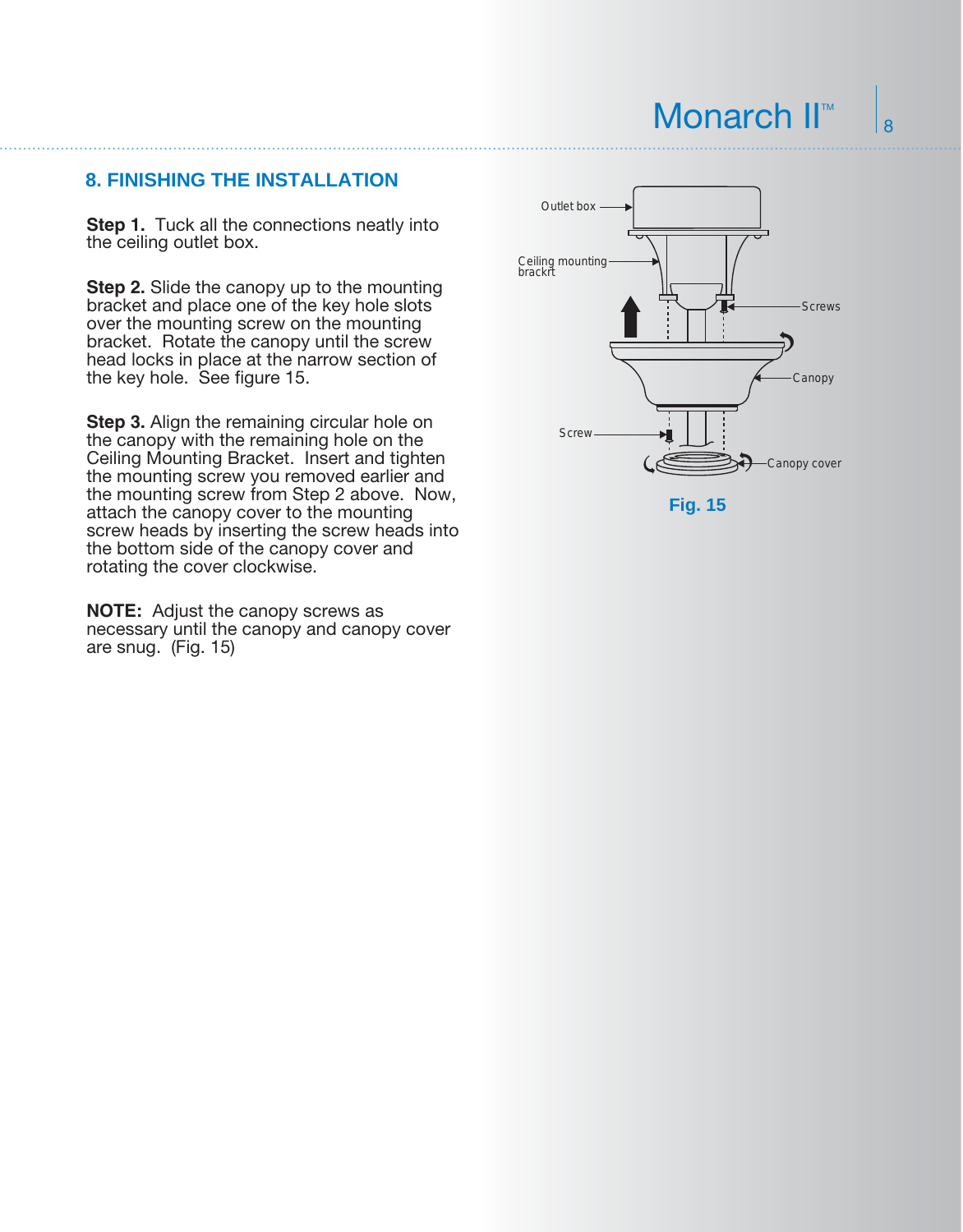



### **9. ATTACHING THE FAN BLADES**

**CAUTION:** Remove the five rubber shipping blocks attached to the face of the motor. These blocks keep the motor from shifting during shipping and MUST be removed during installation.

Step 1. Attach a blade to a blade bracket using the screws and fiber washers provided. (Fig. 16)

Make sure the blade is straight when set on the blade bracket. Tighten each mounting screw until the fiber washer is slightly compressed. Repeat this procedure for each blade.

Step 2. Attach each blade assembly to the motor using the "Pre-Installed" mounting screws in the blade bracket. (Fig 16)

#### **10. INSTALLING THE SWITCH HOUSE MOUNTING PLATE**

Step 1. Loosen the two screws on the mounting ring attached to the motor shaft and "remove" and save the third screw. (Fig. 17)

Step 2. Place the key hole slots on the switch house mounting plate over the two screws previously loosened on the mounting ring.

Turn the switch house mounting plate until is locks in place at the narrow section of the key hole slots.

Tighten both key hole screws and replace the third screw previously removed and tighten securely.

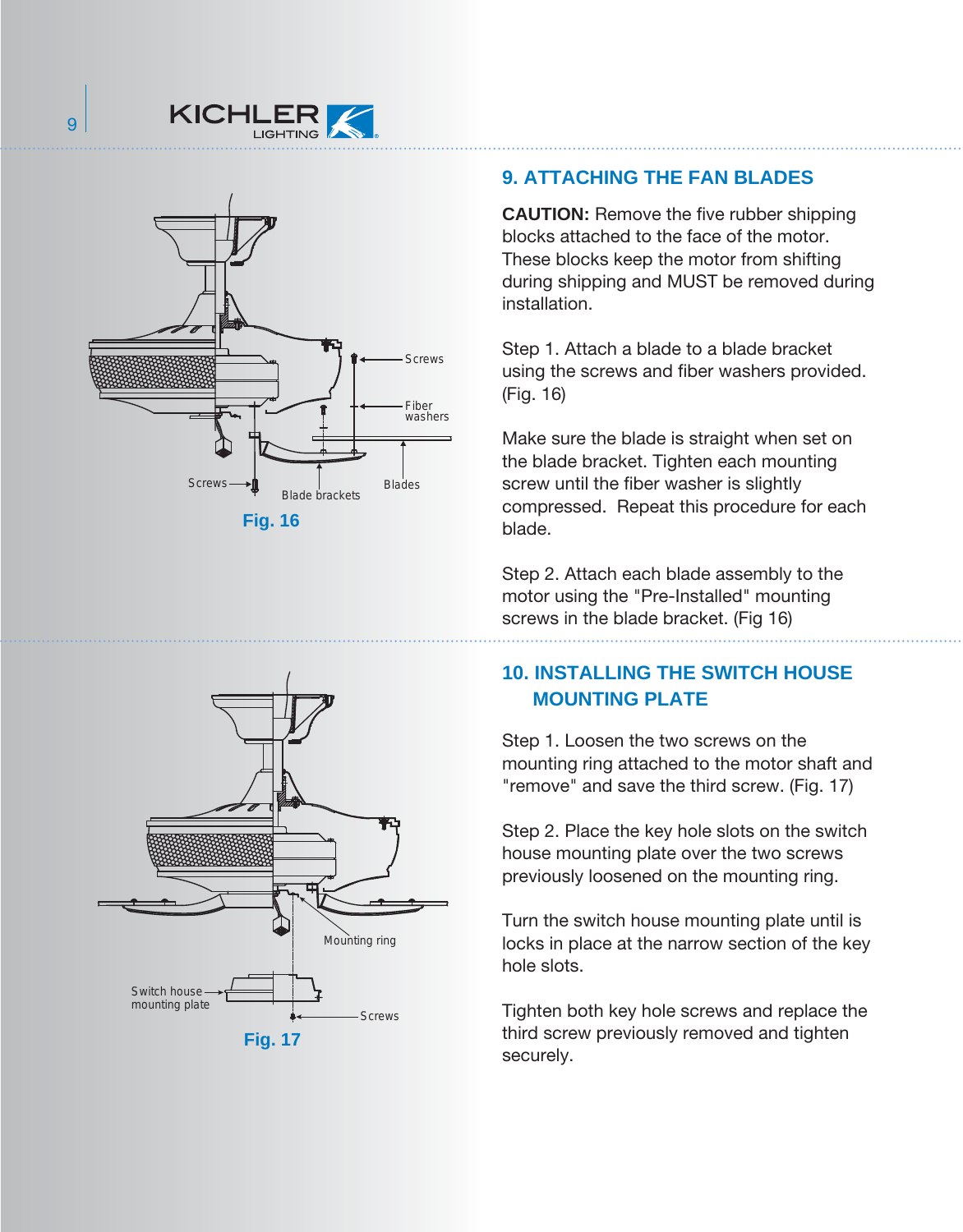#### **11. INSTALLING THE SWITCH HOUSING**

Step 1. While holding the switch housing under your ceiling fan, push the square wire connectors together. One from the fan and one from the switch housing.

**NOTE:** These connectors are color coded and will ONLY engage when the colored strips are matched (aligned).

Step 2. Carefully push all the wires into the switch housing.

Attach the switch housing to the mounting plate with the screws provided. Make sure each screw is tight. (Fig. 18)

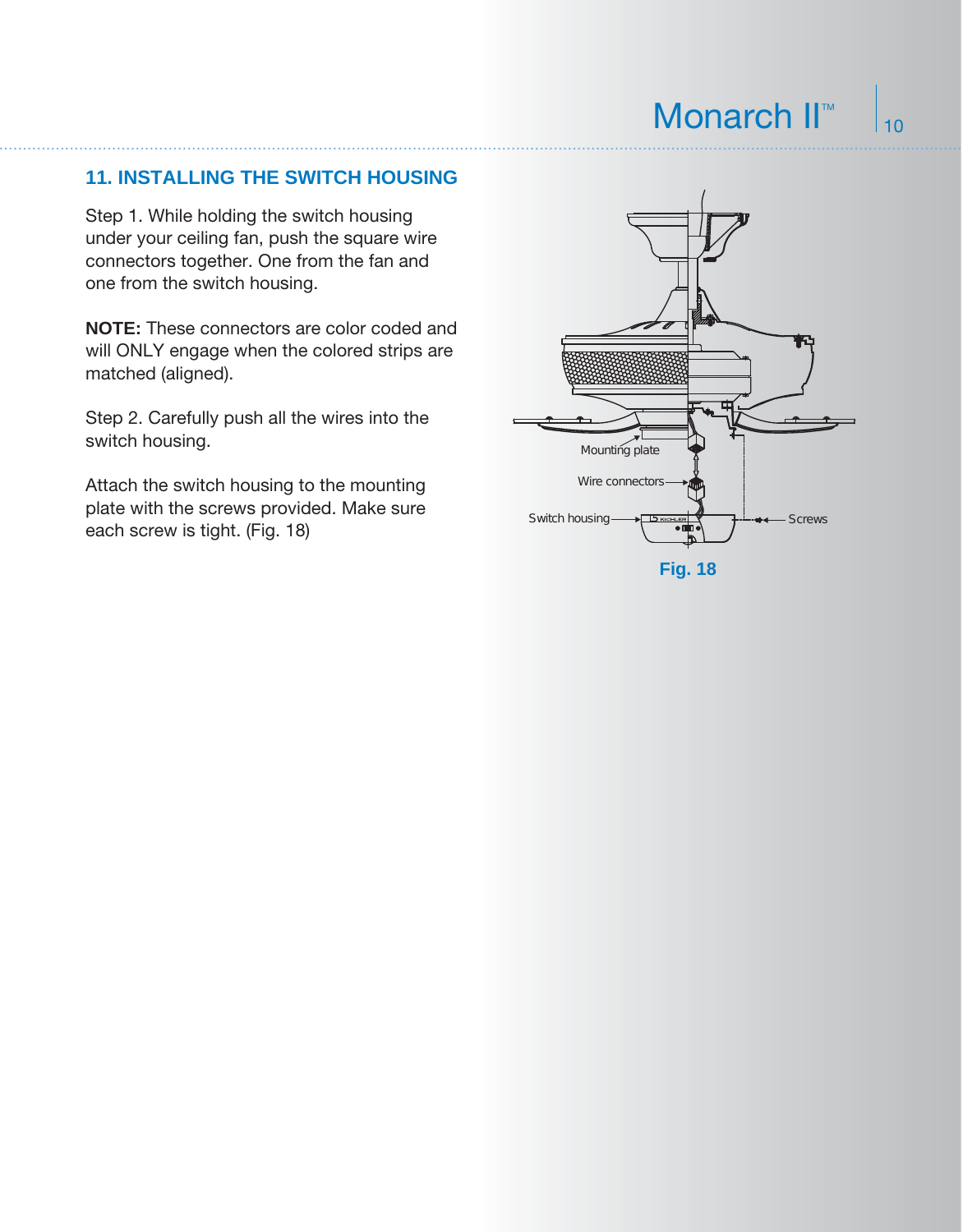











**12. INSTALLING THE BATTERIES**

Remove the battery compartment cover on the back of the CoolTouch™ Transmitter and insert both batteries provided. Make sure the + sign is facing up.

Take care during this procedure NOT TO move the frequency dip switches inside this compartment. The settings MUST remain the same as the settings on the receiver for proper communication with the control system.

It's a good idea to remove these batteries if your fan is not used for extend periods of time, (months).

#### **13. OPERATING INSTRUCTIONS**

Restore power to ceiling fan and test for proper operation.

- A.  $\bullet$ ,  $\bullet \bullet$ , and  $\bullet \bullet \bullet$  buttons: These three buttons are used to set the fan speed as follows:
	- $\bullet \bullet =$  High speed
	- $\bullet$  = Medium speed
	- $\bullet$  = Low speed
- B.  $\bigcup$  button: This button turns the fan off.
- C. The " $\bullet$ " button: If your fan is equipped with an optional light fixture, this button turns the light fixture On or Off. Press and release once for either Off or On.

The control system is designed for use with "Fluorescent Lamps" but can be used for regular incandescent lamps however, it is NOT designed to control dimming of the light fixture.

This control system is NOT designed to "Reverse" the rotation of the blades. to set the fan blades in reverse, locate the reverse slide switch located on the side of the Switch Housing. See inset image at left.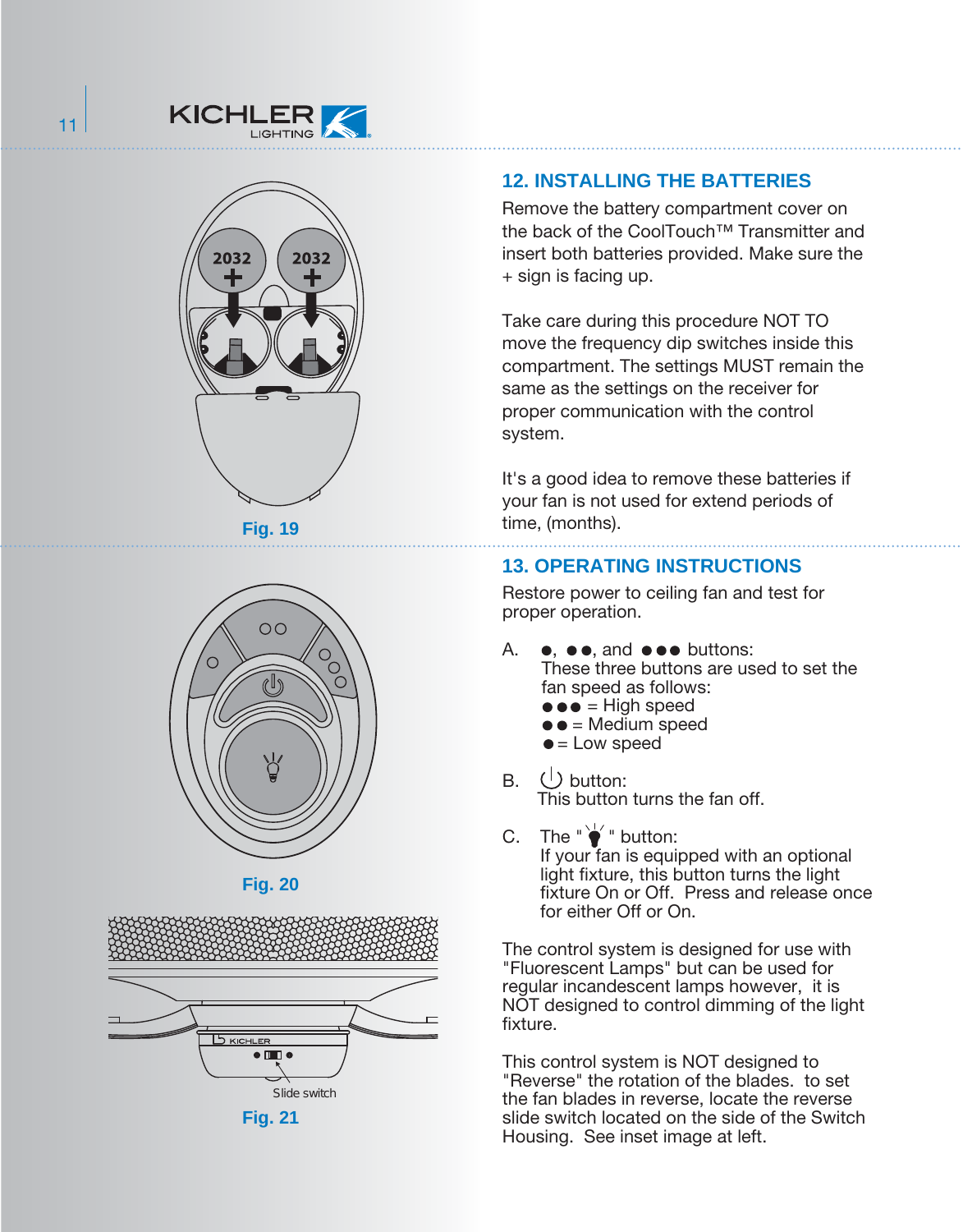#### **14. OPERATING INSTRUCTIONS**

The Black Slide Switch on the side of the switch housing controls the direction of the blades "Forward and Reverse".

Warm weather - Forward (counter clockwise) A downward airflow creates a cooling effect as shown in Fig. 22. This allows you to set your air conditioner on a warmer setting without affecting your comfort.

Cool weather - Reverse (clockwise) An upward airflow moves warm air off the ceiling area as shown in Fig. 23. This allows you to set your heating unit on a cooler setting without affecting your comfort.

**NOTE:** To change the direction of rotation for the fan blades, locate the reverse switch located on the side of the switch housing.

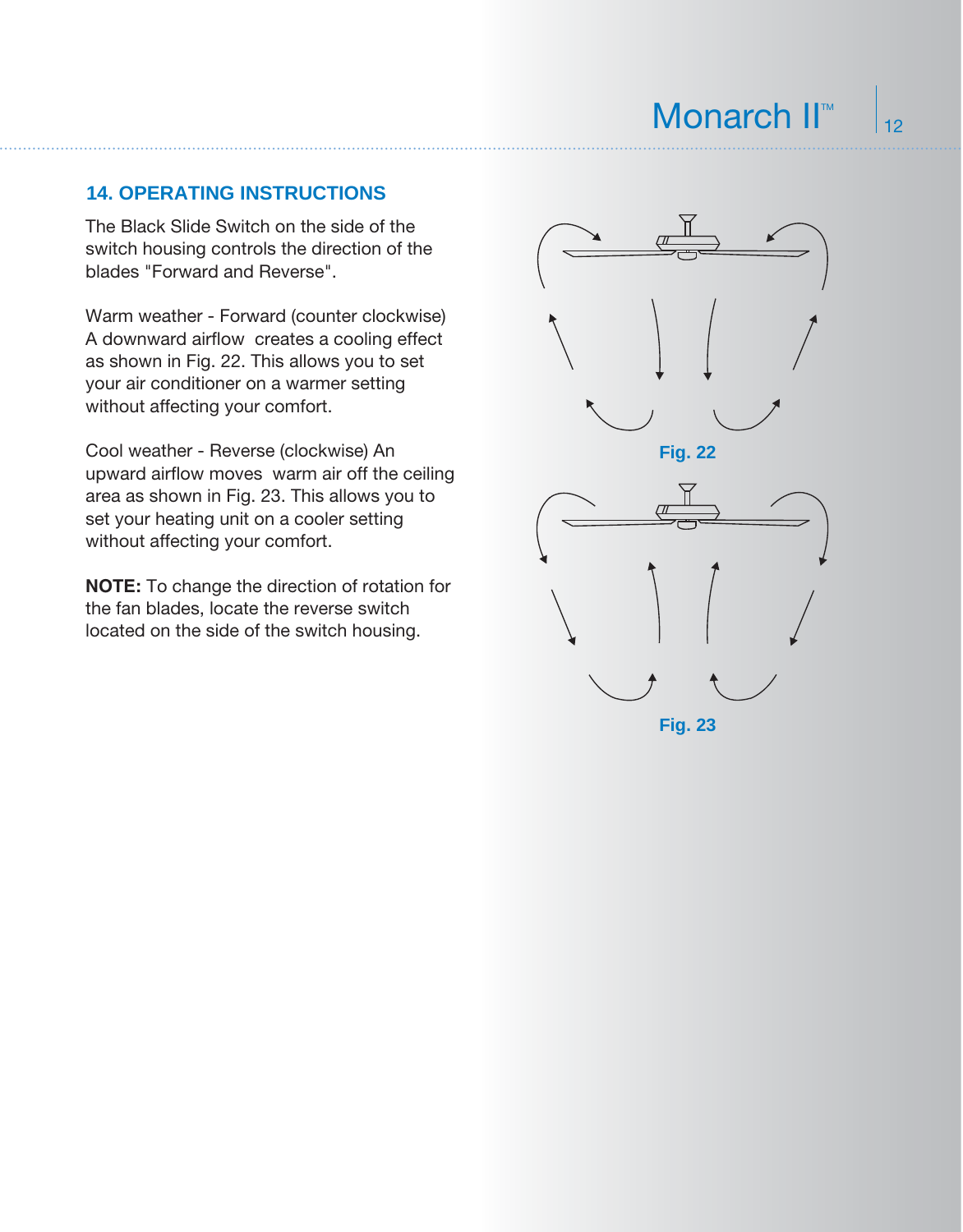



**Fig. 24**





#### **15. INSTALLING THE COOLTOUCH™ CONTROL SYSTEM WALL PLATE**

Select a location to install your CoolTouch<sup>™</sup> Control System Transmitter. You can replace an existing wall switch or, install the transmitter on ANY flat surface.

**Option 1:** Install the control system using an existing wall switch outlet box.

Make sure the electrical power is TURNED OFF at the main panel before continuing.

Step 1. Remove the existing wall plate and the old switch from the wall outlet box. Wire nut the BLACK leads (hot) together and push back inside the outlet box. (Fig. 24)

Step 2. Install the metal plate and CoolTouch ™ wall plate to the existing wall outlet box with 4

screws provided. Then place the two plastic plugs into the wall plate. (Fig. 25)

**Option 2:** Install the control system on ANY flat surface.

Select the desired location and use the CootTouch™ wall plate to mark the location for the mounting holes. Use the dry wall anchors and screws provided and finish the installation.

#### **16. INSTALLING THE TRANSMITTER**

1. Insert the transmitter into the wall plate by inserting the bottom of the transmitter first and then press the top of the transmitter into the pocket. The transmitter will fully function from this location or you can remove the transmitter and use as a "Hand Held" device. (Fig. 26)

2. To remove the transmitter from the wall plate, push the release button and the transmitter will fall into your hand.